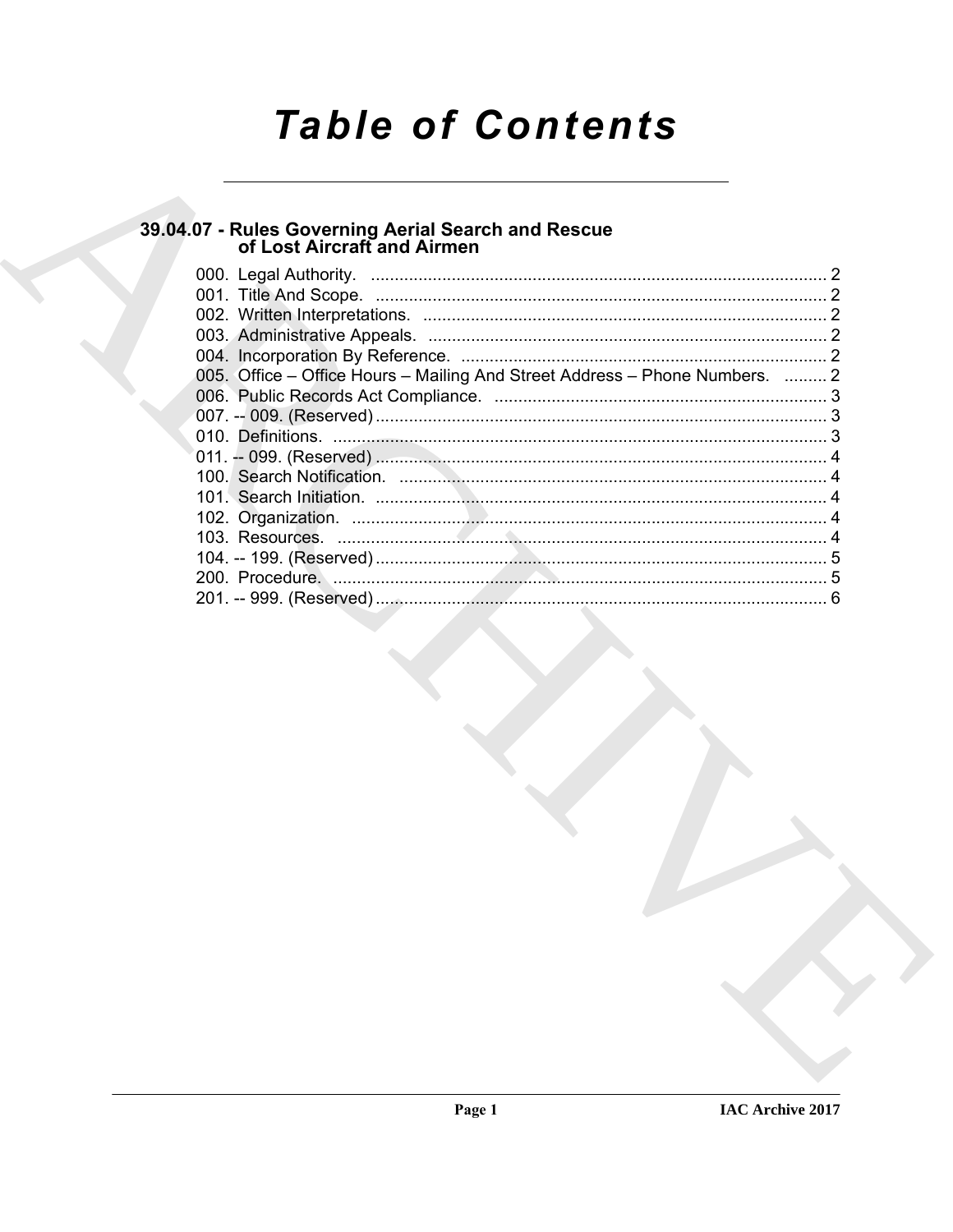#### **IDAPA 39 TITLE 04 CHAPTER 07**

#### **39.04.07 - RULES GOVERNING AERIAL SEARCH AND RESCUE OF LOST AIRCRAFT AND AIRMEN**

#### <span id="page-1-1"></span><span id="page-1-0"></span>**000. LEGAL AUTHORITY.**

The Idaho Transportation Board has adopted this rule under the authority of Sections 21-114, and 21-142, Idaho Code. (3-30-07) Code. (3-30-07)

#### <span id="page-1-2"></span>**001. TITLE AND SCOPE.**

**01. Title**. This rule shall be cited as IDAPA 39.04.07 "Rules Governing Aerial Search and Rescue of craft and Airmen." (3-30-07) Lost Aircraft and Airmen."

**Scope**. This rule establishes standards and criteria for the Department's role in the coordination of aerial operations under the oversight of the Bureau of Homeland Security, per Sections 46-1006 and 46-1009, Idaho Code. (3-30-07)

**38.04.07 - RULES OCKENVING AREA CENA CONFERENCE<br>
38.04.07 - RULES OCKENVING AREA ARCHIVAND RESIGNER<br>
100. IF.C.A.I. AITTHORITY,<br>
100. IF.C.A.I. AITTHORITY,<br>
100. IF.C.A.I. AITTHORITY,<br>
100. IF.C.A.I. AITTHORITY,<br>
100. IF a.** Department Authority. As applied to the Idaho Transportation Department, Section 21-114, Idaho Code, provides coordination of operations for aerial search and rescue. As applied to the Military Division, Bureau of Homeland Security (BHS), Sections 46-1006 and 46-1009, Idaho Code, provides for the direction and supervision of search and rescue under the Bureau Chief of BHS, per Section 21-114, Idaho Code. Federal-state agreements (ARRS Operation Plan 9506), Interstate agreements, the National Search and Rescue Plan (AFM 64-2), and the Presidentís policy to provide for effective search and rescue throughout the world, are the basis of the Department of Transportation responsibility and authority for aerial search and rescue operations of lost aircraft and airmen. Section 21-118, Idaho Code, directs other state agencies and municipalities to make available their facilities and services. Section 21-119, Idaho Code, establishes the responsibility of the Department to enforce the Aeronautics Act, rules, regulations, and orders. (3-30-07) regulations, and orders.

**b.** Department Responsibility. The Department will control aerial search and rescue operations for lost and overdue civil aircraft and airmen on intrastate flights, portions of interstate flights in and over Idaho, and may assist the Air Force Rescue Coordination Center (AFRCC) in search and rescue efforts for military, public, and commercial air carrier aircraft in and over Idaho. Search and rescue coordination shall be under the direction and supervision of the Bureau Chief of the Bureau of Homeland Security. (3-30-07)

**c.** Search and Rescue Agreements. The Department shall formulate search and rescue agreements and search and rescue plans in support of the Idaho aerial search and rescue mission responsibility as necessary or which may become necessary. (3-30-07)

#### <span id="page-1-3"></span>**002. WRITTEN INTERPRETATIONS.**

There are no written interpretations for this chapter. (3-30-07)

#### <span id="page-1-4"></span>**003. ADMINISTRATIVE APPEALS.**

Administrative appeals under this chapter shall be governed by the provisions of IDAPA 04.11.01, "Idaho Rules of Administrative Procedure of the Attorney General." (3-30-07) Administrative Procedure of the Attorney General."

#### <span id="page-1-5"></span>**004. INCORPORATION BY REFERENCE.**

There are no documents incorporated by reference in this chapter. (3-30-07)

#### <span id="page-1-6"></span>**005. OFFICE – OFFICE HOURS – MAILING AND STREET ADDRESS – PHONE NUMBERS.**

**01.** Street and Mailing Address. The Idaho Transportation Department maintains a central office in 3311 W. State Street with a mailing address of P O Box 7129, Boise, ID 83707-1129. (3-30-07) Boise at 3311 W. State Street with a mailing address of P O Box 7129, Boise, ID 83707-1129.

**02. Office Hours**. Daily office hours are 8:00 a.m. to 5:00 p.m. except Saturday, Sunday and state holidays. (3-30-07)  $h$ olidays.  $(3-30-07)$ 

**IAC Archive 2017**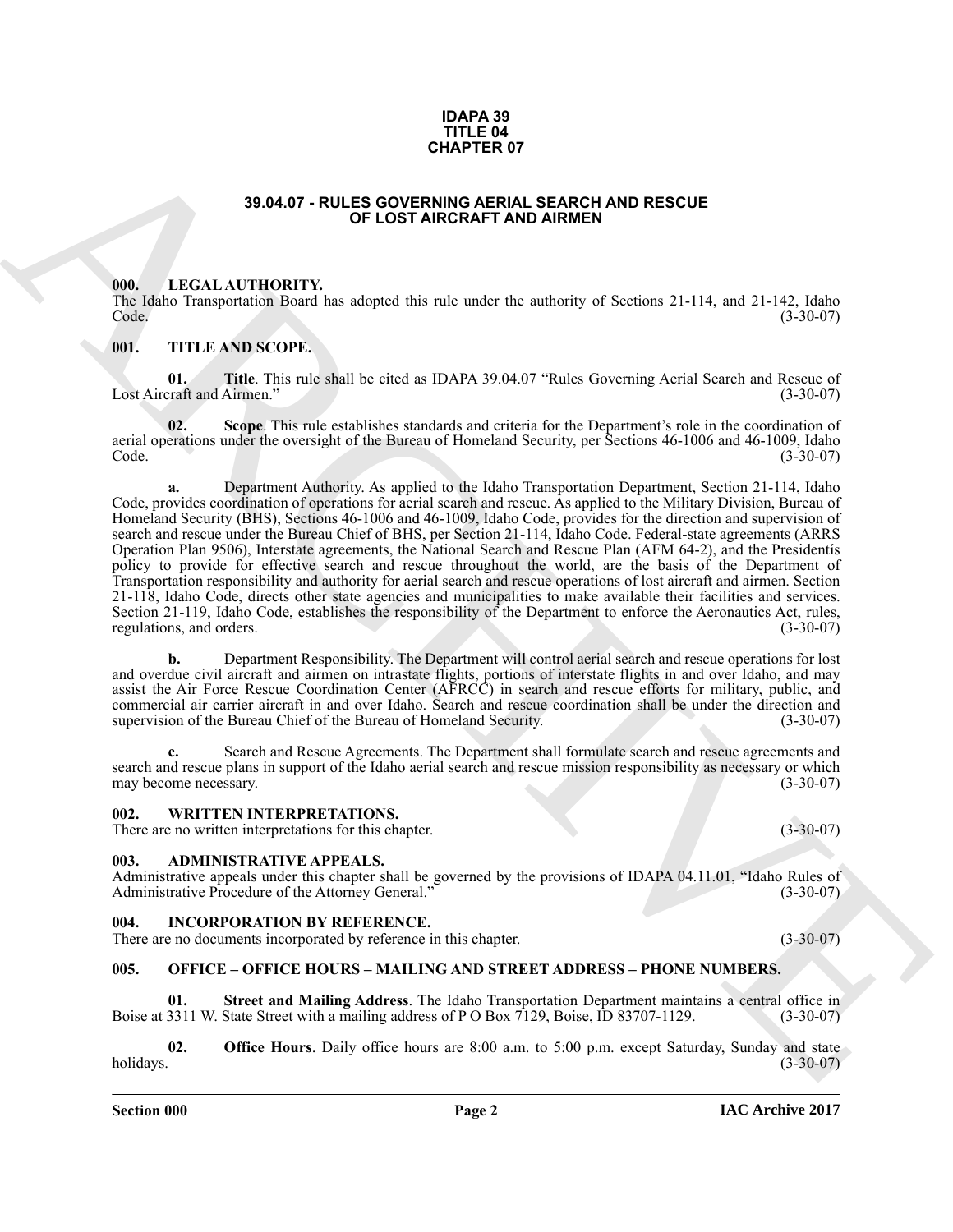**03. Telephone and FAX Numbers**. The aeronautics division office may be contacted during office phone at 208-334-8775 or by fax at 208-334-8789. hours by phone at 208-334-8775 or by fax at 208-334-8789.

#### <span id="page-2-0"></span>**006. PUBLIC RECORDS ACT COMPLIANCE.**

All records associated with this chapter are subject to and in compliance with the Idaho Public Records Act, as set forth in Title 74. Chapter 1. Idaho Code. (3-30-07) forth in Title 74, Chapter 1, Idaho Code.

<span id="page-2-1"></span>**007. -- 009. (RESERVED)**

#### <span id="page-2-19"></span><span id="page-2-2"></span>**010. DEFINITIONS.**

<span id="page-2-4"></span><span id="page-2-3"></span>**01. Aerial Search and Rescue Funding**. A dedicated source defined in Section 21-114, Idaho Code, derived from airman registration fees.

Globino Transportation Department<br>
10. The phasis of Cast Afferda R. Attitude 11. Attitude 2001 ATA National Contents and Tax Attitude 2001 ATA National Contents are also seen to content of the second state and the second **02. Aerial Search and Rescue Volunteer**. One who volunteers services for humanitarian relief. When accepted in support of SAR missions, SAR volunteer shall become quasi-state employee and be protected by state workman's compensation insurance. workman's compensation insurance.

<span id="page-2-5"></span>**03. Aerial Search and Rescue Volunteer Aircraft**. A civil aircraft voluntarily made available to be erial search and rescue operations. (11-28-90) used in aerial search and rescue operations.

<span id="page-2-6"></span>**04. Aerial Search and Rescue Volunteer Pilot/Observer**. A pilot/observer qualified in accordance with the Idaho Transportation Department Aerial Search and Rescue Manual.

<span id="page-2-7"></span>**05. AFRCC**. Air Force Rescue Coordination Center, the single agency through which federal SAR missions will be prosecuted and federal assistance requested for SAR in the inland region. It is a coordinating agency only. only. (11-28-90) (11-28-90)

**06. Airman/Airmen**. Any individual who engages, as the person in command or as pilot, mechanic, or member of the crew, in the navigation of aircraft while underway. For the purpose of this regulation, search shall be conducted for airmen and passenger(s) of lost aircraft. conducted for airmen and passenger(s) of lost aircraft.

<span id="page-2-9"></span><span id="page-2-8"></span>

| 07. | <b>ARRS.</b> Aerospace Rescue and Recovery Service. |  | $(11-28-90)$ |
|-----|-----------------------------------------------------|--|--------------|
|     |                                                     |  |              |

<span id="page-2-11"></span><span id="page-2-10"></span>**08. Board**. Idaho Transportation Board. (11-28-90)

**09. Bureau of Homeland Security (BHS)**. State agency in charge of preparing for and/or providing assistance during and after natural or man-made disasters. (3-30-07)

<span id="page-2-13"></span><span id="page-2-12"></span>

| 10. | Civil Aircraft. Aircraft other than public aircraft. |  | $(11-28-90)$ |
|-----|------------------------------------------------------|--|--------------|
|     |                                                      |  |              |

**11. Department**. Idaho Transportation Department. (11-28-90)

<span id="page-2-17"></span><span id="page-2-15"></span><span id="page-2-14"></span>**12. Director**. Director of the Idaho Transportation Department. (11-28-90)

**13. District Aerial Search and Rescue Coordinator**. A designated representative of the State Search and Rescue Coordinator.

**14.** National Search and Rescue Manual. That manual for guidance of U.S. Federal Forces, military participating in search and rescue (SAR) operations. (7-1-97) or civil, participating in search and rescue (SAR) operations.

**15. National Search and Rescue (SAR) Plan**. Aerospace Rescue and recovery Service Operations Plan Number 9506, entitled, "Inland Search and Rescue." It coordinates the SAR efforts among the states and federal agencies.  $(11-28-90)$ 

<span id="page-2-18"></span><span id="page-2-16"></span>**16. SAR**. A commonly used abbreviation for search and rescue. (11-28-90)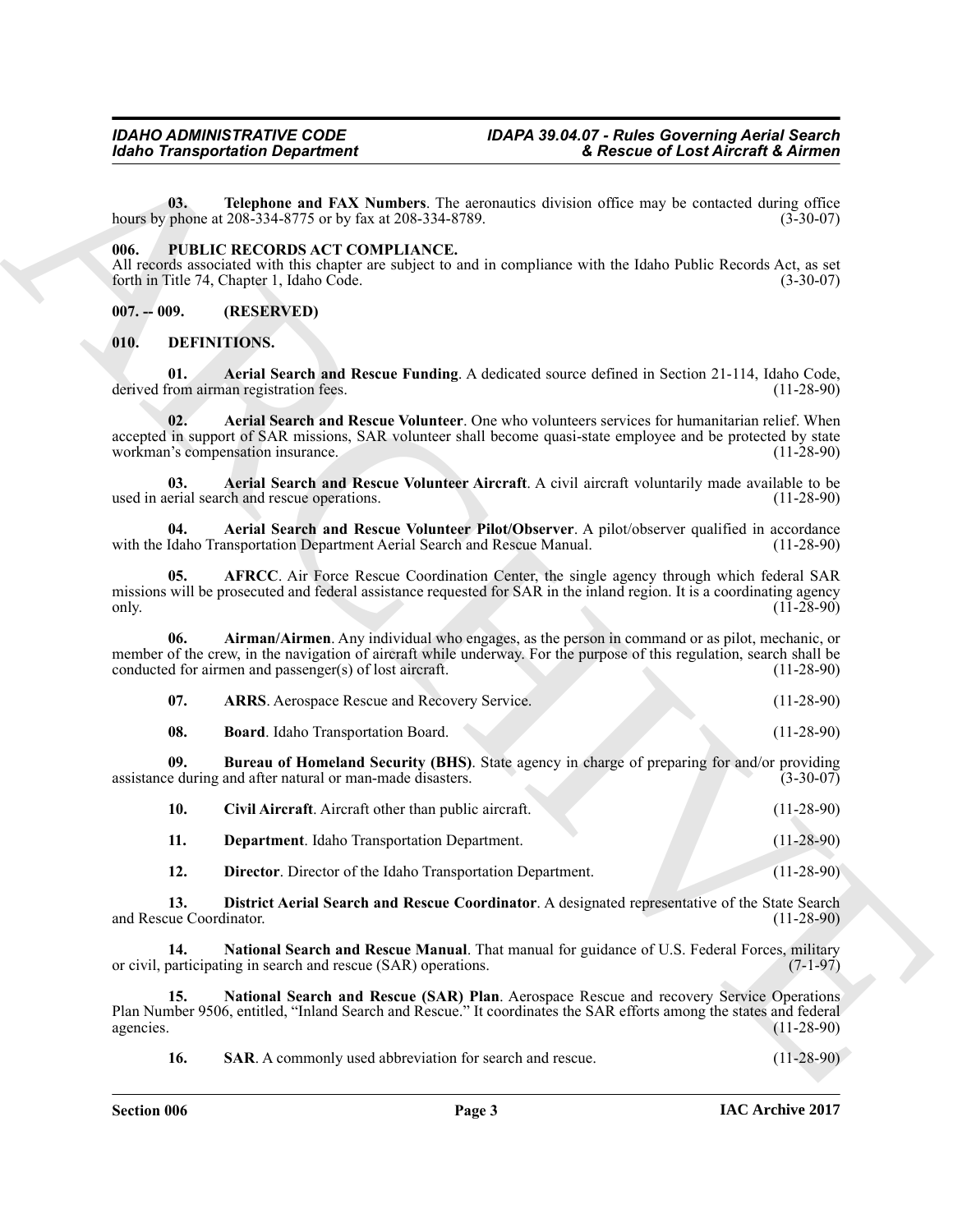<span id="page-3-6"></span><span id="page-3-5"></span>

| 17.       | <b>Search and Rescue.</b> (SAR)                                                     | $(11-28-90)$ |
|-----------|-------------------------------------------------------------------------------------|--------------|
| <b>a.</b> | Search - An investigative act to determine the location of lost aircraft or airman. | $(7-1-97)$   |
|           | Rescue - Deliver from danger, to save.                                              | $(11-28-90)$ |

**18. Search and Rescue Agreements**. SAR agreements involving federal, state, local, and private agencies, and/or individual $(s)$ .

<span id="page-3-7"></span>**19.** Search Base(s). Those locations designated by the state aerial search and rescue coordinator as operating location(s) from which a search effort will be conducted. (7-1-97) primary operating location(s) from which a search effort will be conducted.

**20.** Search Districts. Those six (6) areas throughout the State which are designated as aerial search and rescue districts by the Idaho aerial search and rescue plan. These areas are the same as the states six (6) highway districts.  $(7-1-97)$ districts. (7-1-97)

<span id="page-3-11"></span><span id="page-3-10"></span><span id="page-3-9"></span><span id="page-3-8"></span>**21. State**. State of Idaho. (11-28-90)

**22. State Aerial Search and Rescue Coordinator**. Director, Idaho Transportation Department, or his duly appointed representative, responsible for directing, coordinating and supervising all phases of aerial search and rescue operations. (11-28-90) rescue operations.

**23. State Aerial Search and Rescue Plan**. Those plans, policies, and procedures set forth in the Department Aerial Search and Rescue Manual. (11-28-90)

<span id="page-3-0"></span>**011. -- 099. (RESERVED)**

#### <span id="page-3-17"></span><span id="page-3-1"></span>**100. SEARCH NOTIFICATION.**

<span id="page-3-19"></span>**01. Notification System**. The Department shall maintain a twenty-four (24) hour per day search and rescue notification system.

<span id="page-3-18"></span>**02. Notification Sources**. The Department normally receives initial notification of lost, missing, overdue, or suspected downed aircraft from the Federal Aviation Administration flight service station(s), the Air<br>Force Rescue Coordination Center, law enforcement, and/or concerned individuals. (11-28-90) Force Rescue Coordination Center, law enforcement, and/or concerned individuals.

#### <span id="page-3-16"></span><span id="page-3-2"></span>**101. SEARCH INITIATION.**

**Example Transportation Department**<br>
13. Senato ARCHIVE COMMUNIST SURVEY AND CONTROL (13-2019)<br>
13. Senato ARCHIVE COMMUNIST SURVEY AND CONTROL (13-2019)<br>
14. Senato ARCHIVE COMMUNIST SURVEY AND SURVEY AND SURVEY AND SURV When notification is received from agencies, or individual(s) which constitute reasonable probability that an aircraft or airman is down, lost, or missing, a search shall be initiated as described in the National SAR Plan, the Idaho Transportation Department SAR Manual and/or upon mutual agreement between the Department and the BHS. Safety, weather, darkness, and other operational factors may influence the conduct of the search including time of initiation, duration, and suspension. (3-30-07)

#### <span id="page-3-12"></span><span id="page-3-3"></span>**102. ORGANIZATION.**

<span id="page-3-14"></span>**01. Staff**. The Division of Aeronautics shall maintain a qualified staff capable of implementing the state aerial search and rescue plan. (1-2-93)

<span id="page-3-13"></span>**02. Designated Search Districts**. The Idaho Transportation Department Aerial Search and Rescue Manual (Plan) designates six (6) search districts. Within each district one (1) or more qualified District Aerial Search and Rescue Coordinator(s) shall be designated based on knowledge, experience, and training. They, along with other SAR volunteers, will function under the direction of the State Aerial SAR Coordinator. (7-1-97) SAR volunteers, will function under the direction of the State Aerial SAR Coordinator.

#### <span id="page-3-15"></span><span id="page-3-4"></span>**103. RESOURCES.**

Normally, state volunteer airmen and their aircraft shall be used for aerial search and rescue. State Division of Aeronautics aircraft and crews may also be utilized. In addition to the use of volunteer airmen and aircraft, the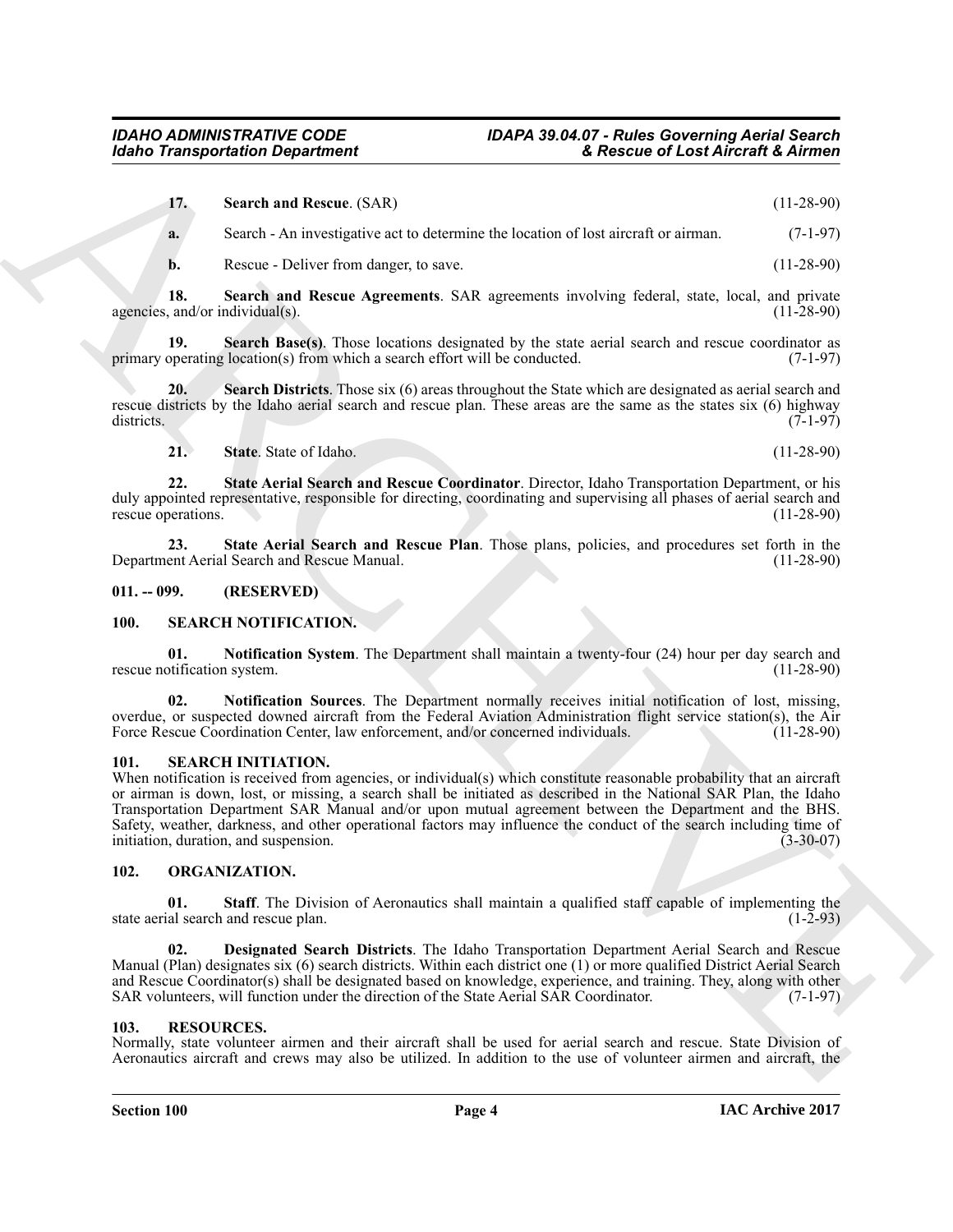Department may request through and under the direct control of respective county sheriffs, the use/assistance of ground search and rescue agencies, organizations, and/or individual(s). ground search and rescue agencies, organizations, and/or individual(s).

#### <span id="page-4-2"></span><span id="page-4-0"></span>**104. -- 199. (RESERVED)**

#### <span id="page-4-8"></span><span id="page-4-1"></span>**200. PROCEDURE.**

More Transportation Dependent of the state of the state of the state of the state of the state of the state of the state of the state of the state of the state of the state of the state of the state of the state of the st **01. Search and Rescue Guideline**. The Idaho Transportation Department Aerial Search and Rescue Manual (Plan) shall provide guidelines for effectively conducting aerial search and rescue operations. It shall establish requirements for crew qualification, adequacy of volunteer search aircraft performance, and District Aerial SAR Coordinator qualifications. In order to effectively implement the State SAR Plan, the State Aerial SAR Coordinator may make SAR agreements as necessary with other agencies/organization(s)/individual(s). They may be either informal verbal agreements or they may be formal written documents. Agreements shall provide for the maximum practicable cooperation of such agencies/organization(s)/individual(s) and the use and coordination of facilities committed to SAR missions. Written agreements will normally involve officials of comparable levels in their respective agencies. Written agreements should be as brief as possible, covering only those specific items for which the agreement is deemed necessary. They should not be repetitious or contradictory of matters contained in the<br>(7-1-97) National SAR Plan.

<span id="page-4-4"></span>**02. District Aerial SAR Coordinators**. The State Aerial SAR Coordinator shall assign District Aerial SAR Coordinators who act under the direction of the State Aerial SAR Coordinator, organizing the volunteer personnel and resources of his assigned search district area for maximum efficiency, safety, and economy. Said District Coordinator may be either a volunteer, state employee or other individual as assigned by the State Aerial SAR Coordinator. (7-1-97)

<span id="page-4-3"></span>**03. Designations by State Aerial SAR Coordinators**. The State Aerial SAR Coordinator will designate airports of primary operational support as necessary in the aerial search effort. The State Aerial SAR Coordinator may designate Temporary Flight Restrictions (TFR) under Federal Aviation Regulation (FAR) 91.137 as required for safety of search aircraft. Normally the State Aerial SAR Coordinator will function in the Division of Aeronautics facilities but the option to dispatch state coordinator to the airport(s) of primary support, State EOC, or other location as necessary, may be exercised. State Division of Aeronautics aircraft may be used as necessary with state crews or with state pilot in command and volunteer pilot/observer(s). Volunteer aircraft and crews shall be screened by the District Aerial SAR Coordinator for availability, qualification, and willingness to participate in the search. Flight logs and mission records shall be maintained and all pertinent information shall be screened and recorded and forwarded to the State Aerial SAR Coordinator at the close of the mission or as requested. (1-2-9 recorded and forwarded to the State Aerial SAR Coordinator at the close of the mission or as requested.

<span id="page-4-6"></span>**04. Interstate Coordination**. On some occasions the aerial search and rescue effort may need to extend into bordering states or Canada. Interstate coordination with other states/Canada shall be achieved as necessary by the Department for SAR mission needs. Coordination with other search and rescue organization(s)/ individual(s) may be developed as needed or necessary. Such considerations as weather, time, no flight plan, no emergency locator transmitter signals, no availability, or limited search resources near the objective search area(s) may dictate extending Idaho resources into bordering states/Canada. In a like manner, it may sometime become necessary for bordering states/Canada to extend their resources into Idaho. (3-30-07)

<span id="page-4-5"></span>**05. Funds**. Aerial search and rescue funds shall be used solely in support of aerial SAR efforts. Financial support of aerial SAR volunteers shall include but not be limited to SAR training, education, equipment, coordinating efforts, communications, and aircraft fuel and oil expenses. (11-28-90) coordinating efforts, communications, and aircraft fuel and oil expenses.

<span id="page-4-7"></span>**06. Official Mission Report**. A report shall be made to the State Aerial SAR Coordinator by the District Aerial SAR Coordinator at the termination of daily search activity. The State Aerial Coordinator SAR shall consolidate all necessary report information and relay it to AFRCC. All mission working papers which are accumulated during the course of the search mission will be analyzed for meaningful content upon which to base<br>operational decisions and the final official mission report. (11-28-90) operational decisions and the final official mission report.

<span id="page-4-9"></span>**07. Time Period of Searches**. Aerial searches shall be continued until either successful or until all reasonable leads are exhausted and/or passage of time has drastically reduced the possibility of survival. If search is unsuccessful and all leads have been exhausted, the search may be suspended upon mutual agreement between the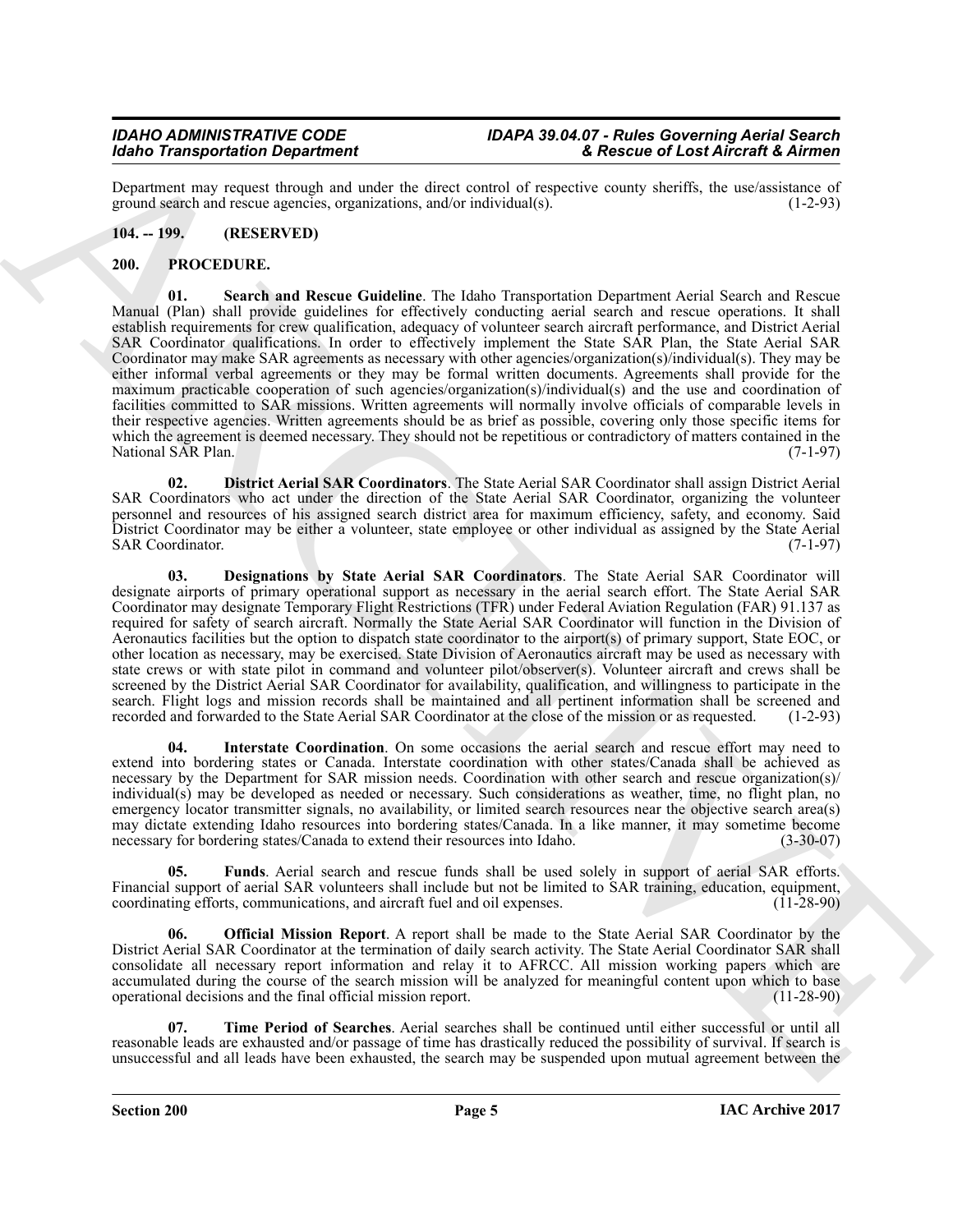<span id="page-5-3"></span><span id="page-5-2"></span><span id="page-5-1"></span><span id="page-5-0"></span>

| Department and the BHS until either new leads are received or conditions have changed which increases the<br>probability of detection.<br>08.<br><b>Completion of Search.</b> Searches will be closed when the search and rescue objective has been<br>located, the respective county sheriff notified, it is certain that authorized ground personnel gain access to the search<br>objective for positive identification of missing or downed aircraft and assistance to possible survivors, and post<br>mission procedures are completed.<br><b>Required Reports.</b> Upon completion of the mission, all cooperating/participating agencies shall be<br>09.<br>advised as promptly as possible. News releases shall be made as deemed appropriate by the State Aerial SAR<br>Coordinator. It shall be ascertained that all search aircraft are accounted for. A report of mission activity shall be<br>made to AFRCC. A synopsis of the entire mission shall be developed by the State Aerial SAR Coordinator. The<br>following forms shall be attached to the synopsis:<br>Search and Rescue Information Sheet (2600).<br>a.<br>Search and Rescue Action Report (2601).<br>$\mathbf{b}$ .<br>Air Search and Rescue Fuel and Oil Record (2602).<br>c.<br>d.<br>Mission Authorization, Personnel Register (2604).<br>Mission Flight Plan Briefing and Debriefing Log (2605)<br>e.<br>f.<br>Search and Rescue (SAR) Mission Report (2606A).<br>Final Report. The synopsis and attachments shall constitute the final official search and rescue<br>10.<br>(RESERVED)<br>$201. - 999.$ |                 | <b>Idaho Transportation Department</b> | & Rescue of Lost Aircraft & Airmen |
|----------------------------------------------------------------------------------------------------------------------------------------------------------------------------------------------------------------------------------------------------------------------------------------------------------------------------------------------------------------------------------------------------------------------------------------------------------------------------------------------------------------------------------------------------------------------------------------------------------------------------------------------------------------------------------------------------------------------------------------------------------------------------------------------------------------------------------------------------------------------------------------------------------------------------------------------------------------------------------------------------------------------------------------------------------------------------------------------------------------------------------------------------------------------------------------------------------------------------------------------------------------------------------------------------------------------------------------------------------------------------------------------------------------------------------------------------------------------------------------------------------------------------------------------------------------------------------------|-----------------|----------------------------------------|------------------------------------|
|                                                                                                                                                                                                                                                                                                                                                                                                                                                                                                                                                                                                                                                                                                                                                                                                                                                                                                                                                                                                                                                                                                                                                                                                                                                                                                                                                                                                                                                                                                                                                                                        |                 |                                        | $(3-30-07)$                        |
|                                                                                                                                                                                                                                                                                                                                                                                                                                                                                                                                                                                                                                                                                                                                                                                                                                                                                                                                                                                                                                                                                                                                                                                                                                                                                                                                                                                                                                                                                                                                                                                        |                 |                                        | $(11-28-90)$                       |
|                                                                                                                                                                                                                                                                                                                                                                                                                                                                                                                                                                                                                                                                                                                                                                                                                                                                                                                                                                                                                                                                                                                                                                                                                                                                                                                                                                                                                                                                                                                                                                                        |                 |                                        | $(11-28-90)$                       |
|                                                                                                                                                                                                                                                                                                                                                                                                                                                                                                                                                                                                                                                                                                                                                                                                                                                                                                                                                                                                                                                                                                                                                                                                                                                                                                                                                                                                                                                                                                                                                                                        |                 |                                        | $(3-30-07)$                        |
|                                                                                                                                                                                                                                                                                                                                                                                                                                                                                                                                                                                                                                                                                                                                                                                                                                                                                                                                                                                                                                                                                                                                                                                                                                                                                                                                                                                                                                                                                                                                                                                        |                 |                                        | $(3-30-07)$                        |
|                                                                                                                                                                                                                                                                                                                                                                                                                                                                                                                                                                                                                                                                                                                                                                                                                                                                                                                                                                                                                                                                                                                                                                                                                                                                                                                                                                                                                                                                                                                                                                                        |                 |                                        | $(3-30-07)$                        |
|                                                                                                                                                                                                                                                                                                                                                                                                                                                                                                                                                                                                                                                                                                                                                                                                                                                                                                                                                                                                                                                                                                                                                                                                                                                                                                                                                                                                                                                                                                                                                                                        |                 |                                        | $(3-30-07)$                        |
|                                                                                                                                                                                                                                                                                                                                                                                                                                                                                                                                                                                                                                                                                                                                                                                                                                                                                                                                                                                                                                                                                                                                                                                                                                                                                                                                                                                                                                                                                                                                                                                        |                 |                                        | $(3-30-07)$                        |
|                                                                                                                                                                                                                                                                                                                                                                                                                                                                                                                                                                                                                                                                                                                                                                                                                                                                                                                                                                                                                                                                                                                                                                                                                                                                                                                                                                                                                                                                                                                                                                                        |                 |                                        | $(3-30-07)$                        |
|                                                                                                                                                                                                                                                                                                                                                                                                                                                                                                                                                                                                                                                                                                                                                                                                                                                                                                                                                                                                                                                                                                                                                                                                                                                                                                                                                                                                                                                                                                                                                                                        | mission report. |                                        | $(11-28-90)$                       |
|                                                                                                                                                                                                                                                                                                                                                                                                                                                                                                                                                                                                                                                                                                                                                                                                                                                                                                                                                                                                                                                                                                                                                                                                                                                                                                                                                                                                                                                                                                                                                                                        |                 |                                        |                                    |